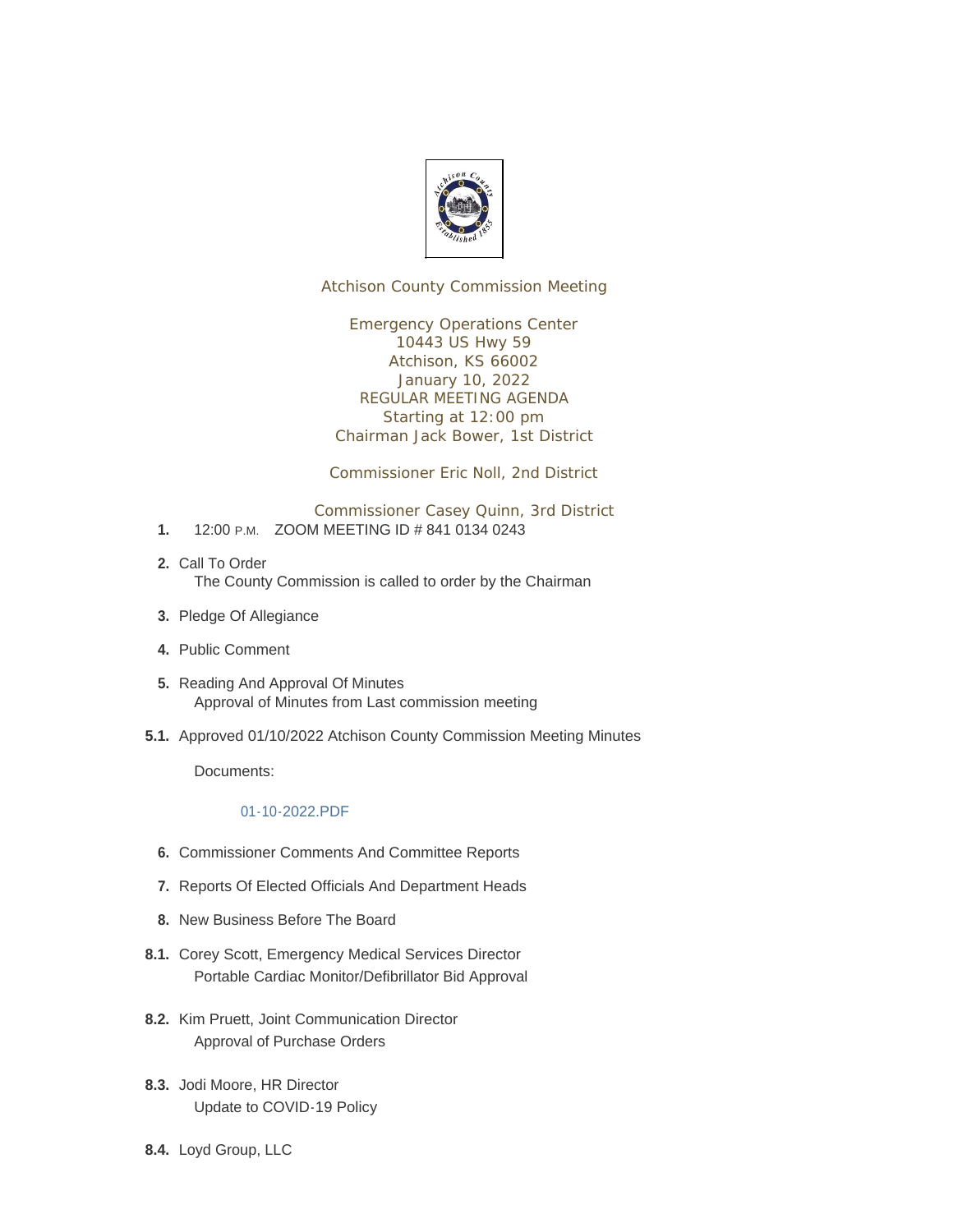American Rescue Plan (ARP) Consulting Agreement and Consent Form Approval

- 8.5. Wesley Lanter, Emergency Management/IT Director ESRI Annual Maintenance Purchase Order Approval
- 8.6. Joe Snyder, Road & Bridge Superintendent Departmental Update
- 8.7. Joe Snyder, Road & Bridge Superintendent Approval of 2022 KDOT Noxious Weed Contract
- 8.8. Organizational Meeting Organizational Meeting for Atchison County for 2022

Documents:

#### 2022 ORGANIZATIONAL AGENDA.PDF

- 9. Old Or Unfinished Business Before The Board
- 10. County Counselor Updates
- Executive Sessions ( Time Reserved For Executive Sessions) **11.**
- 12. Presentation And Approval Of Claims
- 13. Presentation Of Petitions, Memorials, And Remonstrances
- 14. Introduction And Consideration Of Resolutions
- 15. Notices And Communications
- 16. Public Comment
- 17. Adjournment
- 18. Zoom Details

**Atchison County will be limiting public access to all Atchison County departments and offices to take preventative measures designed to reduce the spread of the Coronavirus illness. We are making arrangements to adjust services to be in the best interest of the employees and citizens of Atchison County and following the interim guidance as provided by KDHE and the CDC. The Atchison County Board of County Commission meetings will be utilizing Zoom to meet the Kansas Open Meetings Act. Members of the public can connect to the meetings via smart phone, or computer connections. The meeting ID number will be listed on the corresponding agenda. Members of the public can attend the BOCC meeting in-person; however, we urge and encourage all citizens to take active steps to prevent the spread of COVID-19. If you have any symptoms similar to the flu, including fever, cough or shortness of breath, please do not attend until symptoms have subsided and you have been fever-free for 24 hours.**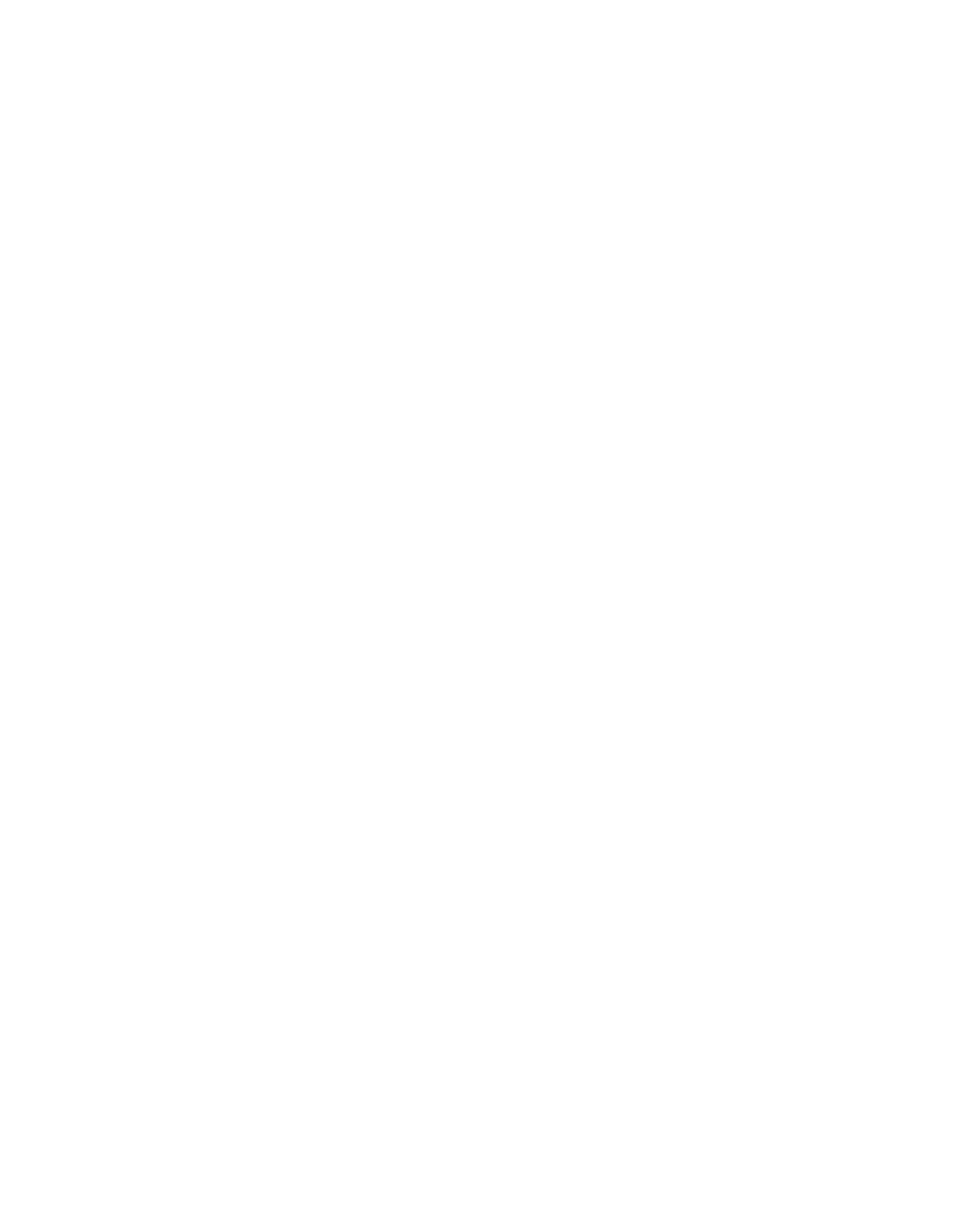## **Tuesday, January 10, 2022 (including Organizational Meeting)**

Pursuant to the law, the Atchison County Commission Board met in Regular Session at 12:00 PM at the Emergency Operations Center, 10443 US Hwy 59 Atchison, KS. A link to the meeting was made available to the public prior to the meeting. In addition, public attendance was available for the Commission meeting at the Emergency Operations Center, 10443 US Hwy 59, Atchison. Chairman Jack Bower called the meeting to order with Commissioner Eric Noll, Commissioner Casey Quinn and County Counselor Patrick Henderson present for the meeting. Michelle Phillips, County Clerk recorded the minutes.

The Board recited the pledge of allegiance to start the meeting.

### **\*Public Comment:**

There were no public comments.

## **\*Reading and Approval of Minutes:**

Minutes of the January 4, 2022 meeting were reviewed with no corrections noted. Commissioner Noll made the motion to approve the minutes as presented. Chairman Bower seconded the motion. Chairman Bower called for a vote, all voted aye. The motion passed 2-0, with Commissioner Quinn abstaining due to her absents.

#### **\*Commissioner Comments and Committee Reports**

Commissioner Quinn mentioned that she has been working with the Clerk's Office staff and the Extension Council Board to get the requirements met to authorize funds collected per approval of the 2021 budget to be transferred to the Capital Outlay fund. In previous years, the requirements were not met to complete the transfer. Commissioner Quinn noted there was nothing distinguished during the 2022 budget process for Capital Outlay funds. Clarification would need to be made during the 2023 budget process to collect such funds, providing that is the intention of the Board.

Commissioner Quinn told the Board that she has been in contact with a representative with KAIR on the County Minute time slots. During the meeting on January 4, 2022, there was mention of trying to get more airing time on the county minute recordings. Commissioner Quinn stated she was given a quote for 6 spots, 4 on Friday and 2 on Saturday, for \$55.75 per week. Currently the County is paying \$30.00 per week for 2 spots. Chairman Bower asked that this topic be brought before the Board during the next week meeting.

Commissioner Quinn mentioned an article that was published in the Atchison Globe regarding a resolution that was passed by the City of Atchison. Commissioner Quinn expressed some concerns about the article and the future funding of Joint Communications. Communication with the City of Atchison was also a concern with hopes of starting conversations soon with representatives from the City of Atchison.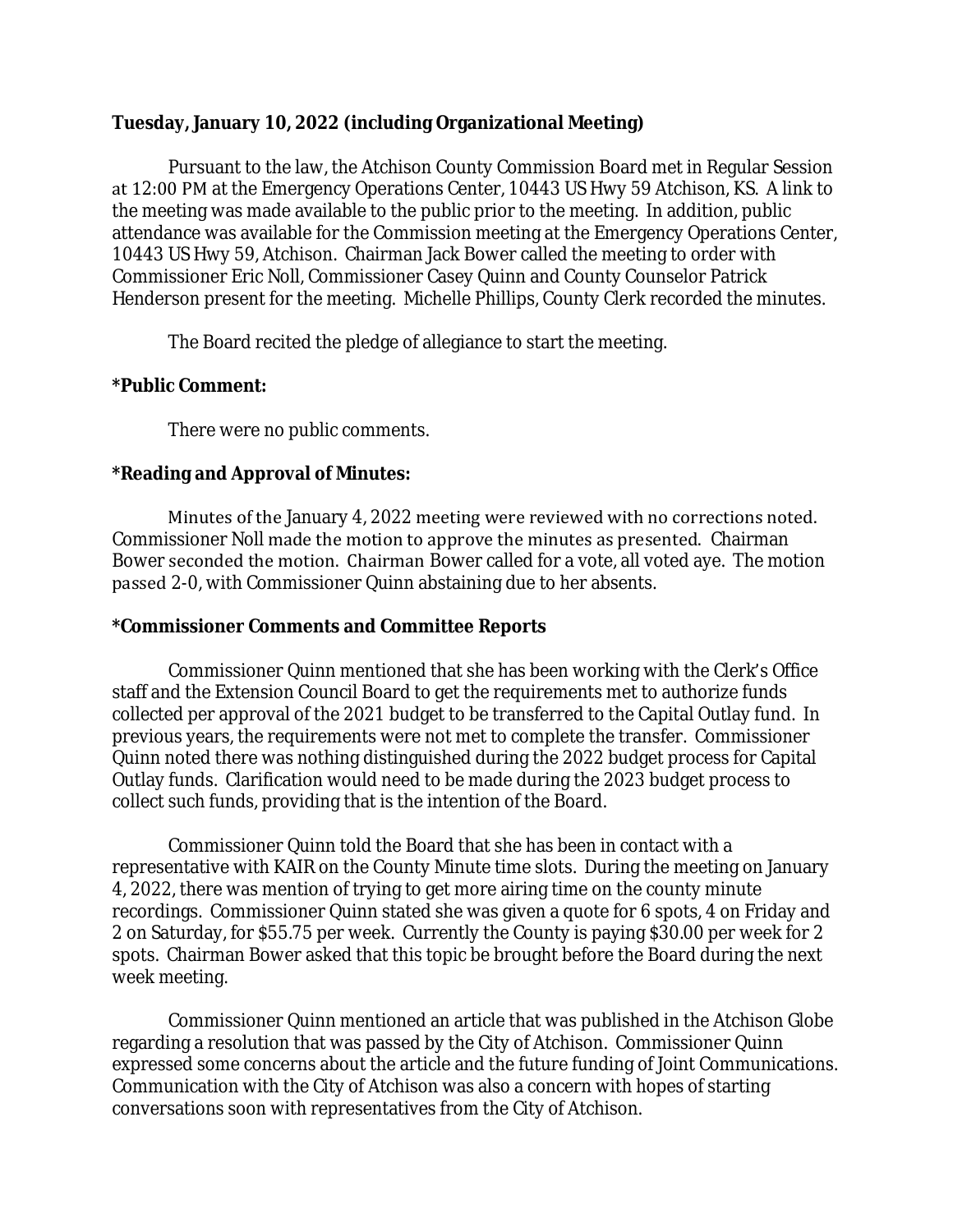### **\*New Business Before the Board:**

Corey Scott, Emergency Medical Director, appeared before the Board with a recommendation on a Portable Cardiac Monitor/Defibrillator. The three sealed bids received and opened during the January 4, 2022 commission meeting were as follows:

| Name                            | <b>Bid</b>  |
|---------------------------------|-------------|
| <b>Zoll Medical Corporation</b> | \$34,976.28 |
| <b>Stryker Medical</b>          | \$33,939.95 |
| Ferno                           | \$37,361.60 |

Director Scott told the Board he has reviewed the bids, and recommended going with the lowest bid from Stryker Medical in the amount of \$33,939.95. Director Scott had a purchase order payable to Stryker Medical, Chicago, IL in the amount of \$33,939.95. Commissioner Noll made a motion to approve the purchase for the Portable Cardiac Monitor/Defibrillator from Stryker. Commissioner Quinn seconded the motion. Chairman Bower called for a vote, all voted aye. The motion passed 3-0.

Kim Pruett, Joint Communication Director, appeared on the Zoom platform requesting approval on two purchase orders from the Board. The first purchase order was for the yearly maintenance contract for the 911 recorder, payable to Voice Products in the amount of \$7,228.00. Commissioner Quinn made a motion to approve the payment for the yearly maintenance in the amount of \$7,228.00. Commissioner Quinn seconded the motion. Chairman Bower called for a vote, all voted aye. The motion passed 3-0.

The second purchase order was for monthly IT Services payable to TS Conrad in the amount of \$3,852.00 per month. Commissioner Noll made a motion to approve the payment for the monthly IT Services. Commissioner Quinn made a comment that there had previously been discussion on providing some of the IT services in-house. Commissioner Quinn would like to look into this option in the future; however, paying the monthly dues until something could be figured out. Commissioner Quinn seconded the motion. Chairman Bower called for a vote, all voted aye. The motion passed 3-0.

Jodi Moore, HR Director, appeared before the Board requesting approval of updates to the COVID-19 policy. It was noted that the policy will not require any of the county employees to obtain the vaccine, it is merely a guideline for department heads to use if COVID were to affect their offices and all the criteria has been met. Commissioner Noll made a motion to approve the policy updates. Commissioner Quinn seconded the motion. Chairman Bower called for a vote, all voted aye. The motion passed 3-0.

County Counselor Patrick Henderson asked that the Loyd Group be tabled until next week since he was still looking at the agreement.

Wes Lanter, Emergency Management/IT Director appeared before the Board with a purchase order payable to ESRI in the amount of \$4,200.00 for software annual maintenance. This amount is split between the IT/GIS department and the Appraiser's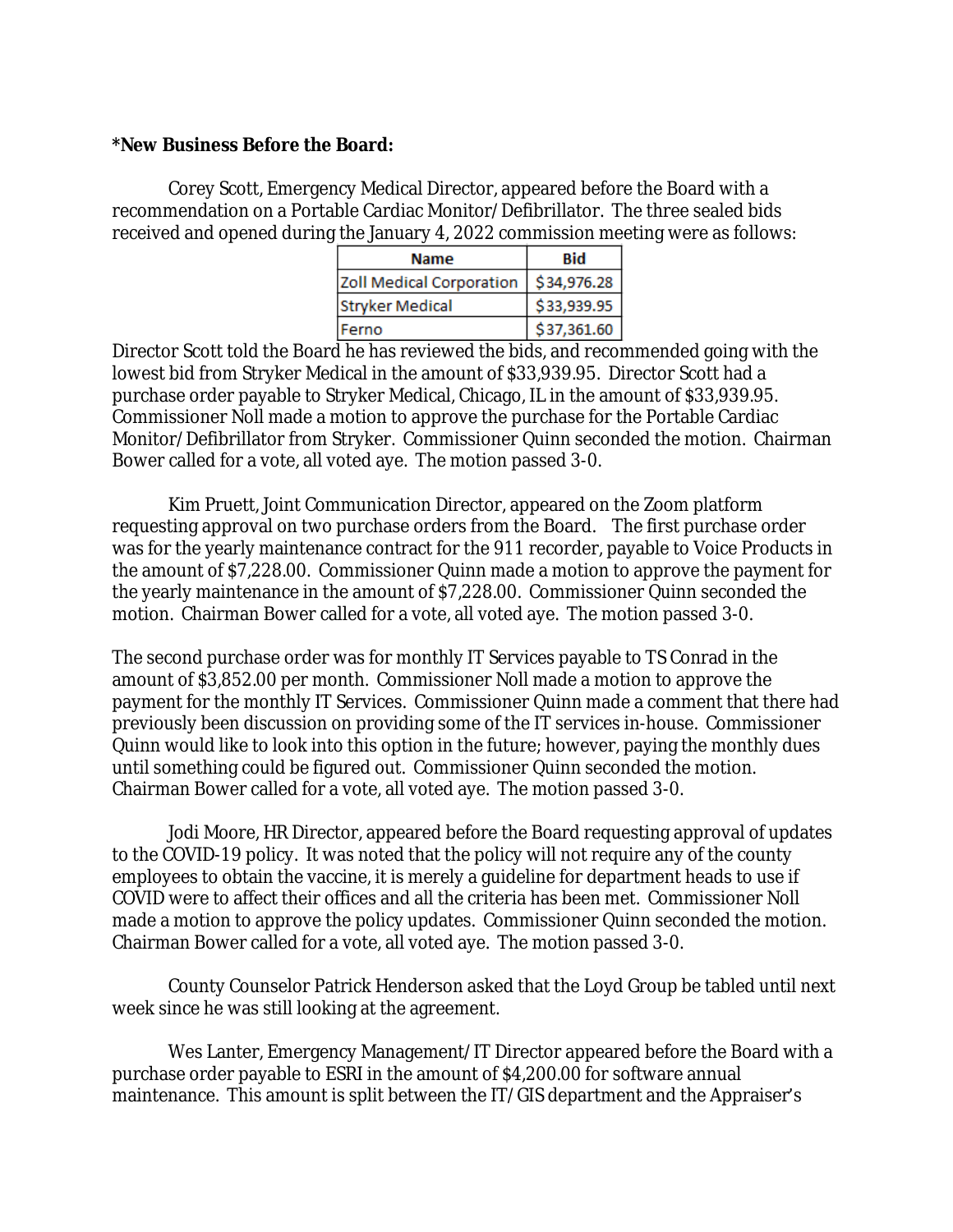department. Commissioner Quinn made a motion to approve the annual maintenance in the amount of \$4,200.00. Commissioner Noll seconded the motion. Chairman Bower called for a vote, all voted aye. The motion passed 3-0.

Joe Snyder, Road & Bridge Superintendent, appeared via the Zoom platform and mentioned that his department is running short of staff due to COVID. He has been in contact with the HR Director and Emergency Management Director for guidance. Director Snyder mentioned that Bridge 520 pour should happen tomorrow morning. Director Snyder mentioned that the blade should be delivered by the end of the week.

Kim Glover, Road & Bridge Office Manager, appeared viz the Zoom platform with a final update on the 2021 Chemical Sale Report. Office Manager Glover also requested approval for a Noxious Weed contract with Kansas Department of Transportation (KDOT). This document needs to be in place in order for them to contract with the county for any noxious weed needs. Commissioner Noll made the motion to approve the contract and allow the Chairman to sign the documents needed. Commissioner Quinn seconded the motion. Chairman Bower called for a vote, all voted aye. The motion passed 3-0. Commissioners Noll and Quinn requested the department reached out to the Townships to offer services for spraying similar to what is being offered to the state.

The Board was previously given a purchase order payable to Kansas Eastern Region Insurance Trust (KERIT), Kansas City, MO, in the amount of \$62,838.00 for the Workers Compensation Renewal. Commissioner Noll made a motion to approve the payment for the workers compensation renewal. Commissioner Quinn seconded the motion. Chairman Bower called for a vote, all voted aye. The motion passed 3-0.

The Board was previously given a purchase order payable to Kansas Association of Counties (KAC), Topeka, KS in the amount of \$4,173.44 for annual membership dues. Commissioner Quinn made a motion to approve the payment for the annual dues. Commissioner Noll seconded the motion. Chairman Bower called for a vote, all voted aye. The motion passed 3-0.

The organizational meeting pursuant to K.S.A. 19-219 for the 2022 year was opened by Chairman Bower.

Commissioner Quinn nominated Commissioner Noll for the Chairperson position. Chairman Bower seconded the motion. Chairman Bower called for a vote, all voted aye. The motion passed 3-0.

Commissioner Bower nominated Commissioner Quinn for the Vice-Chairperson position. Commissioner Noll seconded the motion. Chairman Bower called for a vote, all voted aye. The motion passed 3-0.

The Board discussed the current list of the committees that the board members and County Personnel are appointed to. The Commission discussed several reassignments from previous years. Commissioner Noll made a motion to approve the Committee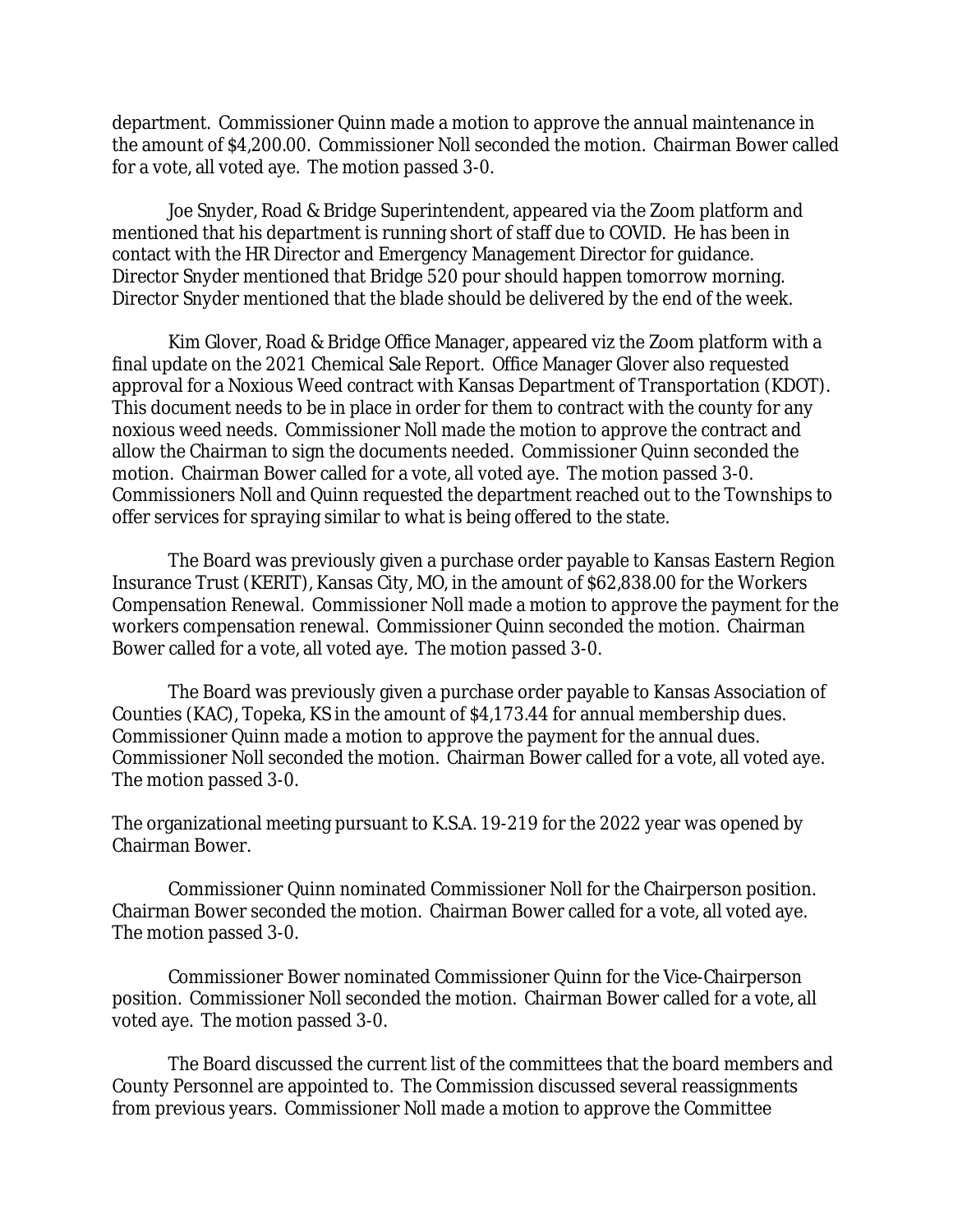assignments as shown in the following table. Commissioner Quinn seconded the motion. Chairman Bower called for a vote, all voted aye. The motion passed 3-0. The committees are as follows:

| <b>Committee Boards assigned to Commissioners and Staff for 2022</b> |                                 |
|----------------------------------------------------------------------|---------------------------------|
| Area Agency on Aging                                                 | <b>Commissioner Eric Noll</b>   |
| <b>ASAF Board</b>                                                    | <b>Commissioner Jack Bower</b>  |
| <b>Atchison Senior Village</b>                                       | <b>Commissioner Casey Quinn</b> |
| <b>Chamber Board - Quarterly Updates</b>                             | Jodi Moore, HR Director         |
| Community Corrections Advisory Board (exp. 01-2024)                  | <b>Commissioner Jack Bower</b>  |
| <b>County Health</b>                                                 | <b>Commissioner Eric Noll</b>   |
| JJA (JCAB)                                                           | <b>Commissioner Jack Bower</b>  |
| <b>Joint Communication</b>                                           | <b>Commissioner Casey Quinn</b> |
| <b>NEK CAP Regional Board</b>                                        | <b>Commissioner Eric Noll</b>   |
| <b>NEKES</b>                                                         | <b>Commissioner Eric Noll</b>   |
| <b>Project Concern</b>                                               | <b>Commissioner Jack Bower</b>  |
| <b>Safety Committee</b>                                              | <b>Commissioner Eric Noll</b>   |
| Solid Waste Advisory Board                                           | <b>Commission Casey Quinn</b>   |
| <b>Economic Development Representative</b>                           | <b>Commissioner Casey Quinn</b> |
| *Atchison County Extension Board - Quarterly Updates                 | No Board Seat                   |

The Board choose to place Jodi Moore, HR Director, for the (KERIT) Trustee, and Michelle Phillips, County Clerk, as the Alternate Trustee.

Leonard Buddenbohm has served as Trustee for Memorial Hall pursuant to K.S.A. 73-407 for several years. His current term is now expiring. Commissioner Quinn would like to see this advertised to invite letters of interest from qualified individuals. This will be tabled until two weeks after it is advertised. The other Trustees are Terry McKinney, whose term is set to expire 01-2023, and Larry Servaes, whose term is set to expire 01- 2024.

The Board approved the following holidays:

## **2022 Proposed** Holidays

Martin Luther King, Jr Day - Monday, January 17<sup>th</sup> (previously approved) President's Day - Monday, February 21st Memorial Day - Monday, May 30<sup>th</sup> Juneteenth – Monday, June 20<sup>th</sup> Independence Day - Monday, July 4th Labor Day - Monday, September 5<sup>th</sup> Veteran's Day – Friday, November 11th Thanksgiving Day - Thursday, November 24th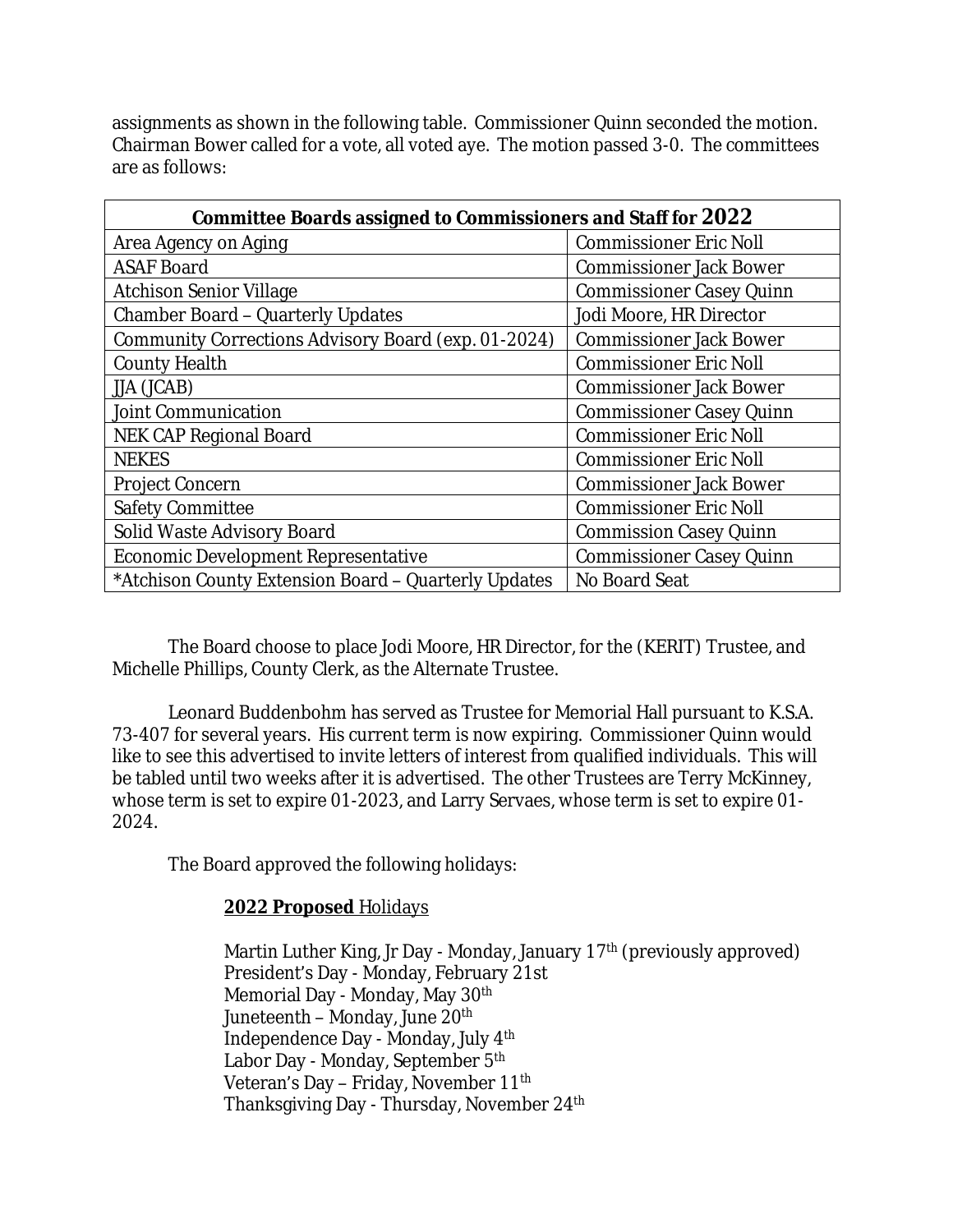Thanksgiving Holiday - Friday, November 25th Christmas Eve - Friday, December 23rd Christmas – Monday, December 26th New Year's Eve Day - Monday, January 2, 2023 Martin Luther King, Jr Day – Monday, January 16, 2023

The Board approved a work day training for the employees, in which the courthouse would be closed to the public, on Columbus Day, Monday, October 10, 2022.

Charter Resolution 2013-1 requires the Board to establish the day and time of its regular meetings by an ordinary resolution. The Board discussed continuing having the work session and regular meeting on Tuesdays. The discussion was held to have a quarterly meeting later in the day and holding those meetings at a remote location.

There was presented a Resolution entitled:

## A RESOLUTION ESTABLISHING A MEETING SCHEDULE FOR THE BOARD OF COUNTY COMMISSIONERS OF ATCHISON COUNTY, KANSAS

Commissioner Noll moved that the Resolution be adopted. The resolution would hold the meetings on Tuesday with the morning work session starting at 9:00 am, and the regular meeting starting at 1:00 pm. The motion was seconded by Commissioner Quinn. Chairman Bower called for a vote, all voted aye. The motion passed 3-0. Chairman Bower declared the Resolution duly adopted and the Resolution was then duly numbered Resolution No. 2022-1493, which was then signed by the Commissioners and attested by the County Clerk.

The Board discussed the potential meetings with other cities, and decided to table this until an agenda and foundation could be created.

The Board discussed the joint meeting with the Township Boards. Commissioner Noll mentioned that we just had a joint meeting with them that was organized by the Road & Bridge Department. It was discussed to table this until further discussion could be had with the Road & Bridge Department.

The Board approved the 2023 Organizational Meeting for the second Monday in 2023, January 9, 2023 at 12:00 pm, and to cancel the regular meeting set for Tuesday, January 10, 2023.

The Board accepted the recommendation of the County Treasurer, Connie Ellerman, to approve the Exchange Bank & Trust, UMB Bank, Bank of Atchison, and Bank of Blue Valley as eligible depositories.

Chairman Bower moved to accept the recommendation of the County Treasurer, Connie Ellerman, to name Exchange Bank & Trust as the main depository for Atchison County. Commissioner Noll seconded the motion. Chairman Bower called for a vote, all voted aye. The motion passed 3-0.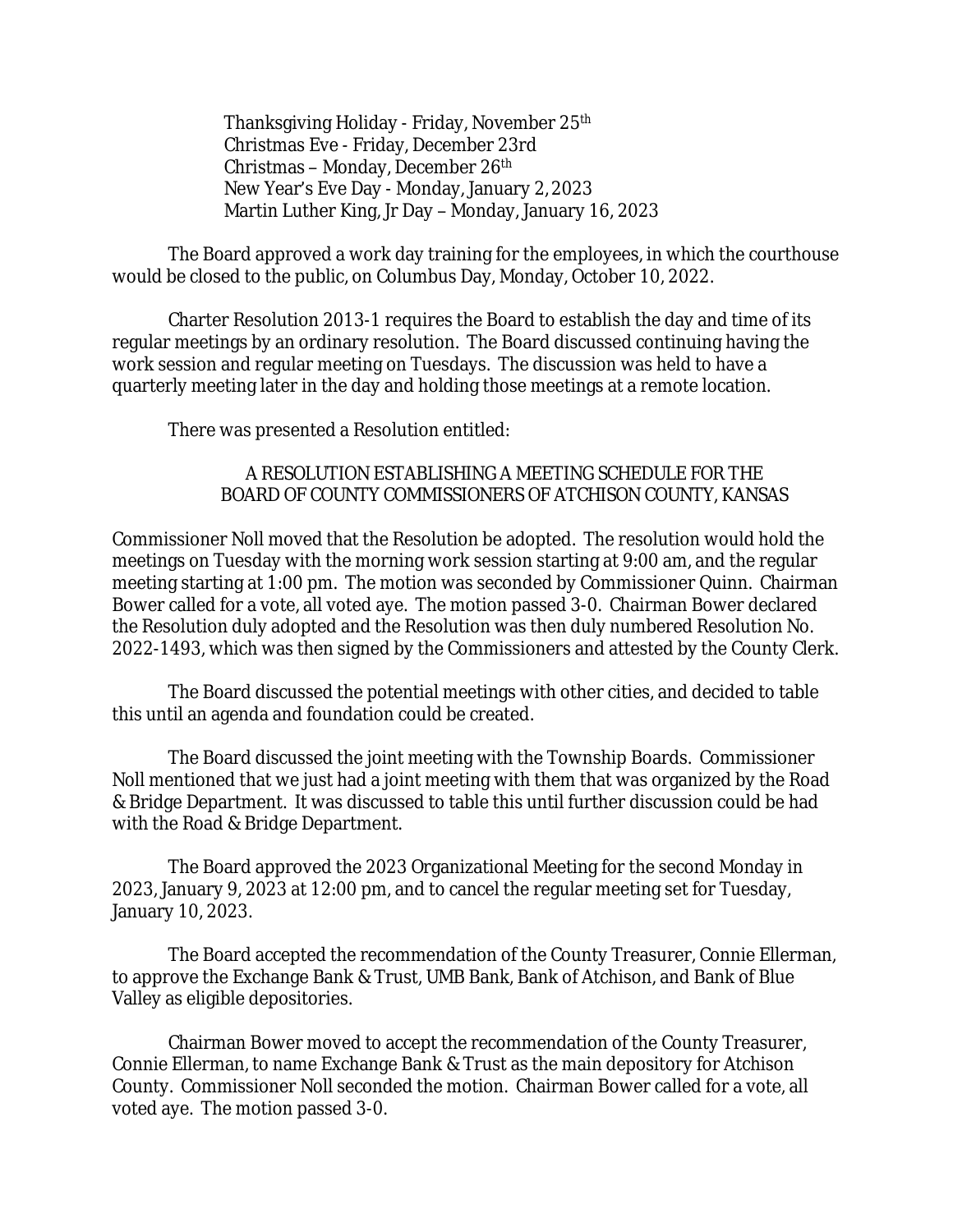The Board discussed the spending authority for the department heads prior to appearing before the Board for approval. The current limits are \$7,500.00 for the Public Works (Road & Bridge Department), and \$2,500.00 for all other departments. Commissioner Quinn would like to talk to the department heads prior to setting something. Commissioner Noll made a motion to stay with the current authorization amounts. Chairman Bower seconded the motion. Discussion was held that there should be communication between the Board and department heads. Adjustments could be made at a later date by vote if the need arises. Chairman Bower called for a vote. The motion passed 2-1, with Commissioner Quinn voting nay. The Board wants all departments to seek approval on all Capital Outlay expenses.

Commissioner Quinn moved that Atchison County use the State of Kansas mileage rate reimbursement rate, which is currently 56.0 cents per mile. The federal rate increased to 58.5 cents. Commissioner Noll seconded the motion. Chairman Bower called for a vote, all voted aye. The motion passed 3-0.

The Board approved to keep the meal allowance/reimbursement as it has been in the past, stated \$15.00 per meal, total of \$38.00 per day. This remains the same as in the past.

The Board approved the cell phone reimbursement of \$30 per month for call only, and \$60 per month for data and call. This remains the same as in the past.

The Board discussed the fees charged for copies and research and review when gathering data for Kansas open Records Act request. In the past there has been questions on the total amount invoiced for reports. County Clerk Michelle Phillips, and County Counselor Patrick Henderson would like to get something approved by the Board to insure consistency for all open records request. Commissioner Noll made a motion to approve the following fees for open records request.

- a) Copies: Cost of .50 per one sided page.
- b) Research: Cost of \$5.00 per quarter hour for search.
- c) Review: Cost of \$7.50 per quarter hour for review.

Commissioner Quinn seconded the motion. Chairman Bower called for a vote, all voted aye. The motion passed 3-0.

There was presented a Resolution to waive the GAAP requirements for the audit of financial records for Atchison County.

Commissioner Noll moved that the Resolution be adopted waiving the General Accepted Accounting Principles (GAAP) for the 2022 audit. The General Accepted Accounting Principles (GAAP) require using an accrual basis accounting system, whereas Atchison County uses a cash-basis method for accounting as mandated by state statute. This resolution, if adopted, will allow the auditors to waive the requirements of the accrual method of accounting and proceed with the cash basis accounting. The motion was seconded by Commissioner Quinn. Chairman Bower called for a vote, all voted aye. The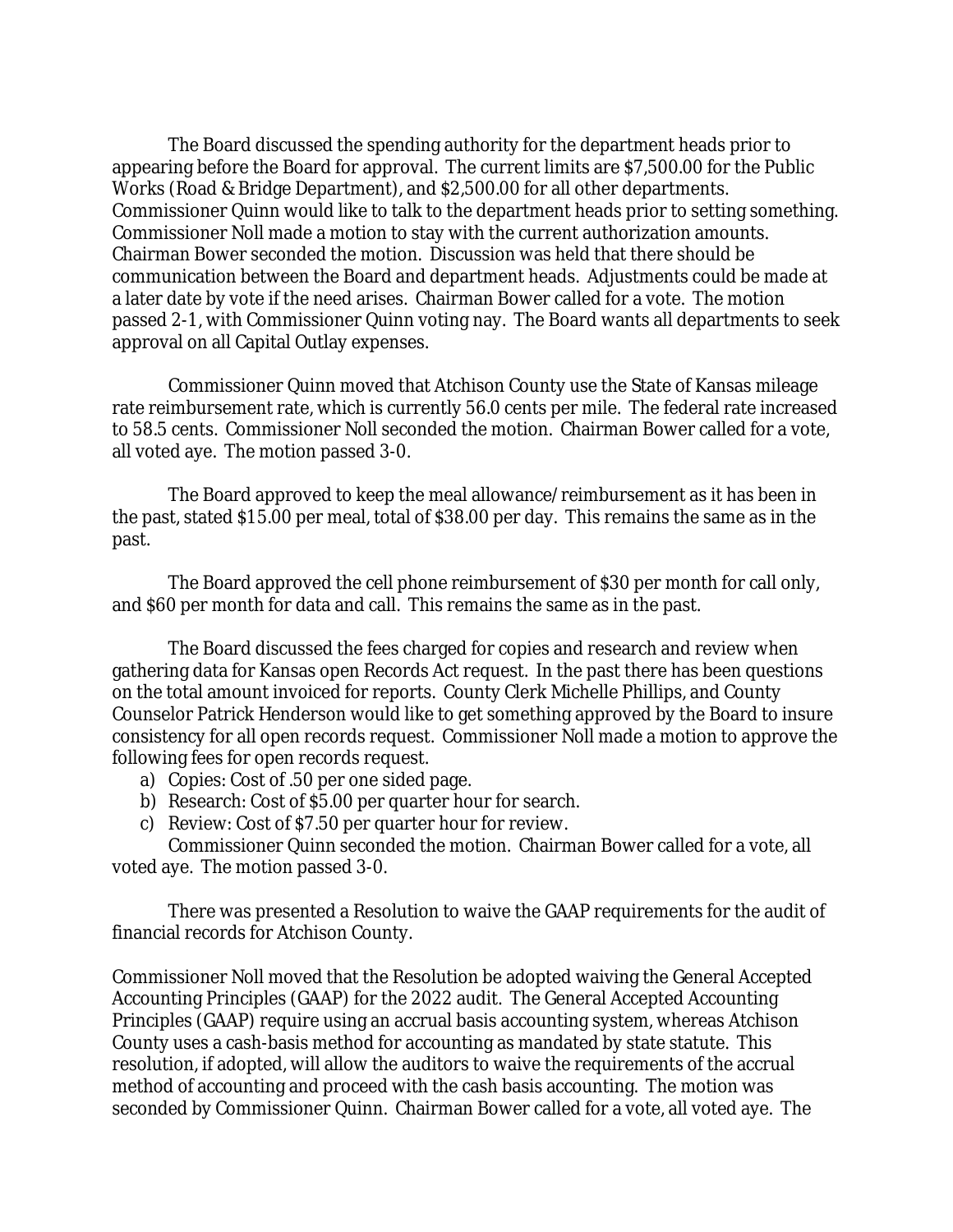motion passed 3-0. Chairman Bower declared the Resolution duly adopted and the Resolution was then duly numbered Resolution No. 2022-1494, which was then signed by the Commissioners and attested by the County Clerk.

The Board discussed setting the date for County Government Day. The Board needs more input from Atchison High School, Maur Hill-Mount Academy, and Atchison County Community High School, before being able to set a date. COVID-19 has also played a part in not being able to hold this occasion.

The Board discussed the fee set during the 2021 Organizational meeting of installing the 911 address signs. The fee of \$75.00 for new construction with a 30-day time frame for installation was approved. The Road & Bridge department did some research and found that the minimal cost of \$250.00 would be needed to recoup cost involved to put the signs up. This fee included shipping, labor and mileage. Commissioner Quinn made a motion to change the fee amount to \$250.00 with a 90-day installation timeframe. The Road & Bridge Department would be responsible for installation of the signs. Commissioner Noll seconded the motion. Chairman Bower called for a vote, all voted aye. The motion passed 3-0.

The Board was presented with and approved an updated 2022 budget calendar.

There was presented a Resolution entitled:

## A RESOLUTION OF THE BOARD OF ATCHISON COUNTY COMMISSIONERS AUTHORIZING PARTICIPATION IN RURAL OPPORTUNITY ZONE STUDENT LOAN REPAYMENT PROGRAM CALENDAR YEAR 2022

Commissioner Noll moved that the Resolution be adopted. The motion was seconded by Commissioner Quinn. Chairman Bower called for a vote, all voted aye. The motion passed 3-0. Chairman Bower declared the Resolution duly adopted and the Resolution was then duly numbered Resolution No. 2022-1495, which was then signed by the Commissioners and attested by the County Clerk.

Michelle Phillips, County Clerk, appeared before the Board asking for a change in the meeting schedule during the weeks of the Primary and General Election, with no meeting on the week of the elections, and meetings on the Monday following the election for the canvass of those elections. Clerk Phillips noted that the even year elections had state and national races resulting in more Primary Elections; however, if there were no Primary Election, the meeting for August would be on the normal meeting schedule. Holding the canvass on the Monday after the election would eliminate the need for an additional publication. The Board approved this request.

## **\*County Counselor Updates**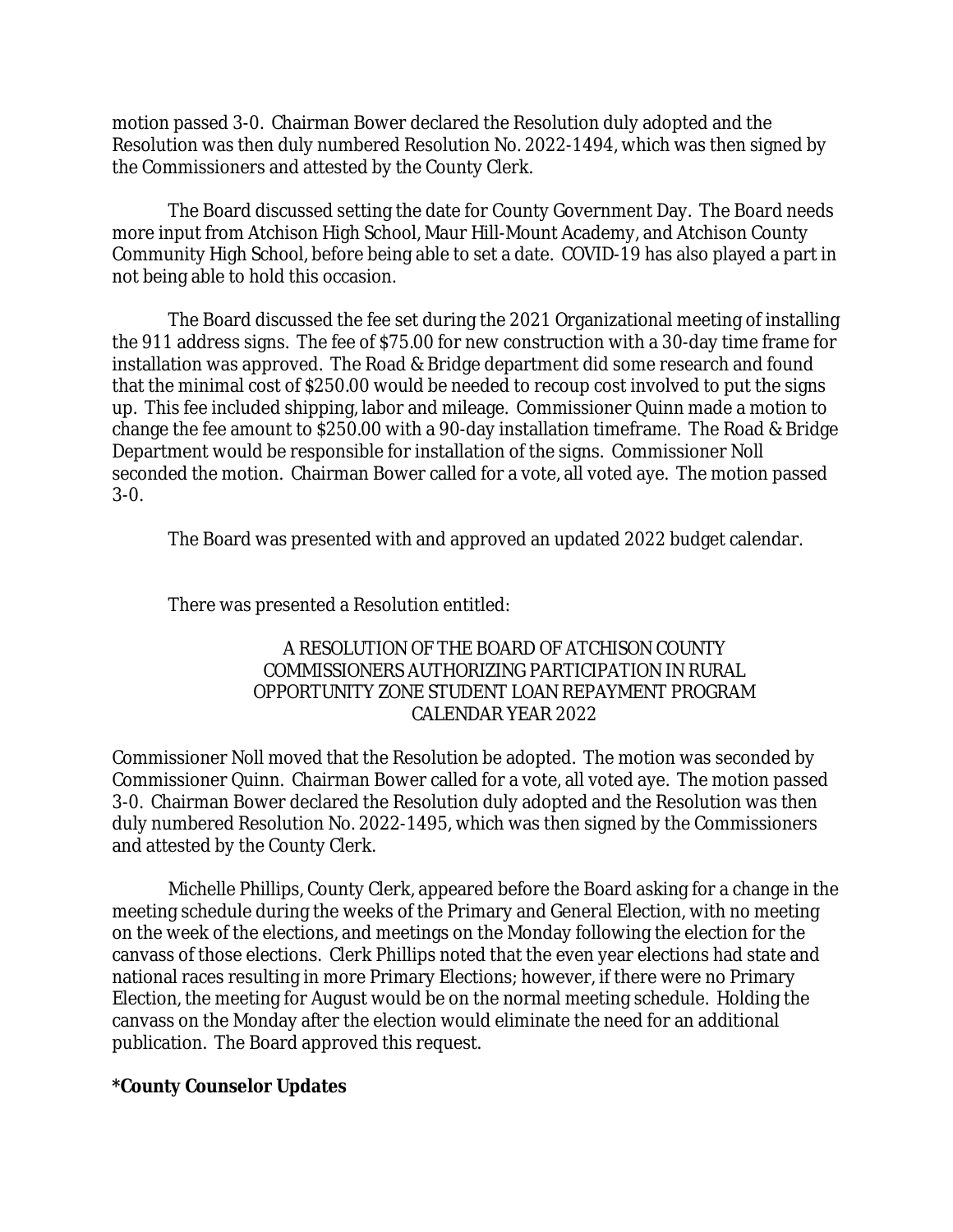County Counselor Patrick Henderson provided the Board with a revised Resolution 2022-1493 that was adopted earlier in the meeting. Counselor Henderson noted that he added a statement that the Resolution 2019-1478 would be repealed. Commissioner Noll made a motion to adopt the revised Resolution 2022-1493. Commissioner Quinn seconded the motion. Chairman Bower called for a vote, all voted aye. The motion passed 3-0.

## **\*Public Comment:**

Mary Meyers, Atchison Globe appeared before the Board and told the Board that if there were any questions on any certain article the Board should contact the author of that article. Ms. Meyers also mentioned an article that she was preparing and was hoping to communicate more with the Board prior to its publication.

There were no public comments.

Add, abate, escapes for real estate and personal property taxes were presented to be approved.

Bills were presented to be signed.

Chairman Bower made the motion to adjourn at 2:06 pm. Commissioner Noll seconded the motion. Chairman Bower called for a vote, all voted aye. The motion passed 3-0.

\*Note: Once approved these minutes will be the official minutes of the Board of County Commissioners. Regular meetings of the Board of County Commissioners are video-recorded. The video of these meeting is generally available for supplementation of the minutes. The videos can be located under the Government tab at www.atchisoncountyks.org.

Attest: Michelle Phillips, County Clerk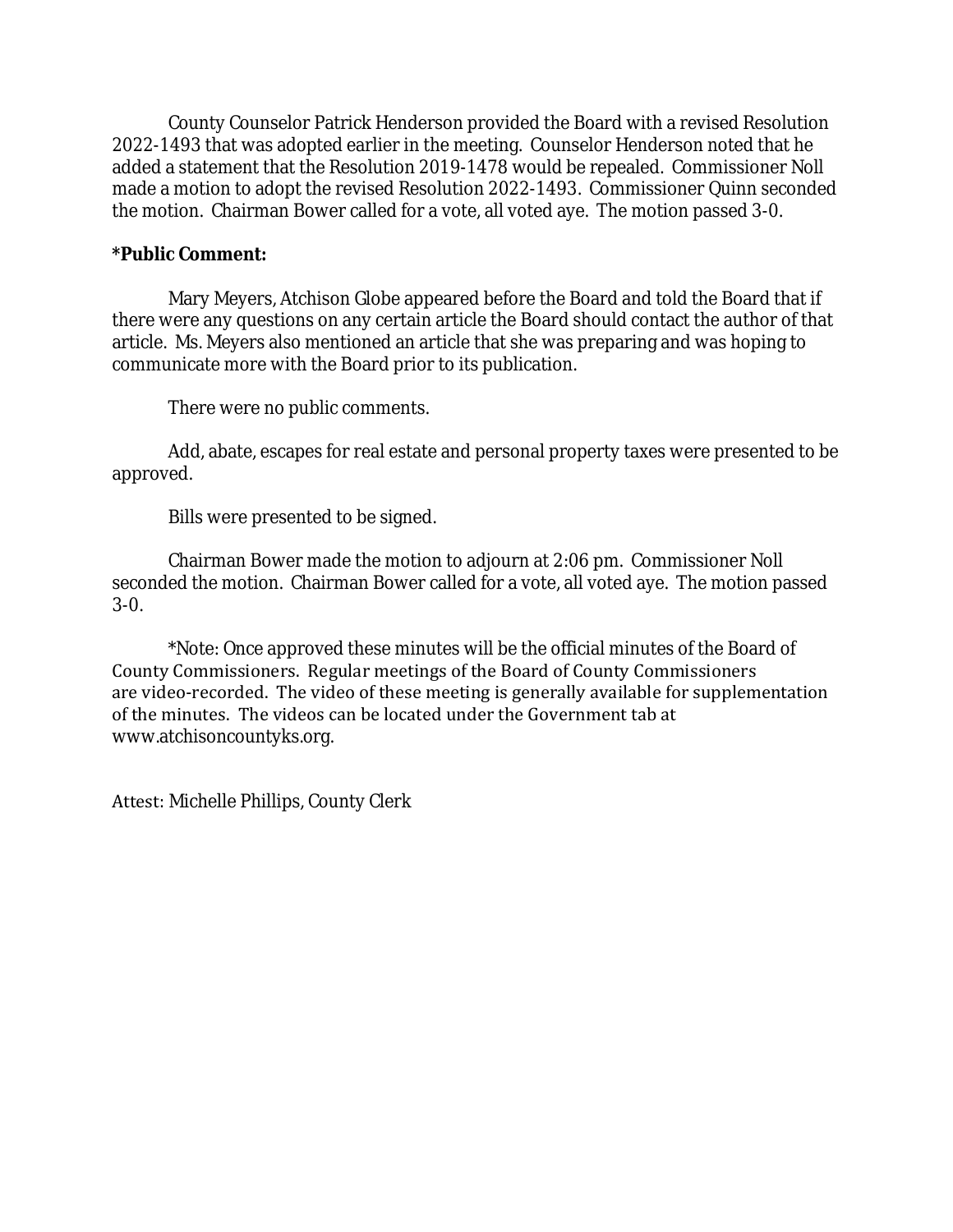- **1. To nominate a Chairperson for 2022.**
- **2. To nominate a Vice Chairperson for 2022.**
- **3. Discussion of Current Committee Boards with removal and additions, if needed.**
- **4. Appointment of Commissioners or County Personnel to various committees for 2022.**
- **5. Appointment for KERIT Trustee and Alternate Trustee.**
- **6. Renew Memorial Hall Trustee for Leonard Buddenbohm. Term expired December 2021.**
- **7. Approve holidays for County for 2022.**
- **8. Approve Columbus Day Employee Training for Monday, October 10, 2022.**
- **9. Approve Work Session/Official Meeting dates and times for 2022.**
- **10. Discussion for Joint Meeting with all Cities in County and setting potential date.**
- **11. Discussion for Joint Meeting with all Townships in County and setting potential date.**
- **12. Date & Time of Organizational Meeting for 2023? (No meeting on Tuesday)**
- **13. To name the following banks as eligible depositories (Exchange Bank & Trust, UMB, Bank of Atchison, and Bank of Blue Valley).**
- **14. Recommendation made by County Treasurer to name Exchange Bank & Trust as the main depository for Atchison County.**
- **15. Verification of Spending Authority for Department Heads.**
- **16. Mileage rate for 2022 (IRS 58.5 cents per mile, State of Kansas 56.0 cents per mile)**
- **17. Meal Reimbursement Verification**
- **18. Cell Phone Reimbursement Verification**
- **19. KORA Cost for copies and research time.**